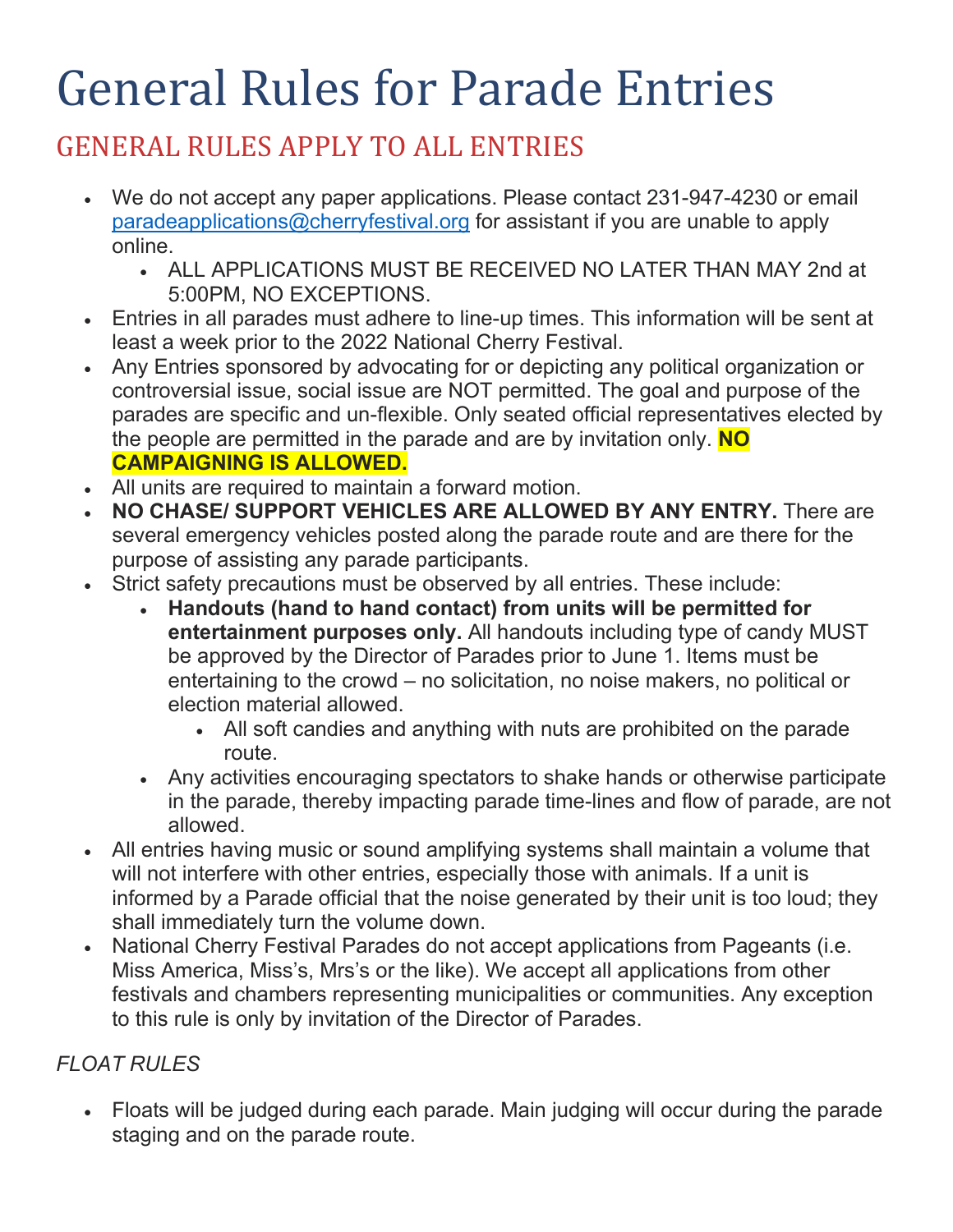- Driver must stay with vehicle at all times or leave cell phone number with the personnel at the Parade Check In on State Street and Garfield.
- **No float may exceed 13.5 feet in height due to traffic lights and power lines on Front and Union Streets in addition floats may not exceed 21 feet in width.** Please measure the total entry length, including the vehicle, tow bar, and float to ensure sufficient spacing for the staging area.
- To qualify as a float, the unit must be skirted and all objects on it must be completely decorated in floral sheeting or its equivalent, and must be in good taste for a family event.
- All float sponsors are to be contained on a 3 feet x 3 feet board. Units will be inspected for unapproved advertising, sponsor mentions, etc. All unauthorized advertising will be removed.
- Floats must be equipped with a Class ABC fire extinguisher. All units will be checked for this item at line-up time.
- Walkers are permitted to walk behind a float not along side of it and may be used to give out hand outs.
	- All walkers must be dressed to the look and feel of the float. Do not look like you are part of the crowd walking behind a float.
	- Groups of more than 20 must be approved by the Director of Parades prior to walking.
- All units are required to submit a media description not to exceed 250 words.
- Units are responsible for providing water and sun protection for the participants on their float.

## **Judging**

- Thursday
	- o School's ONLY
- Saturday
	- o All entries with the exception of all National Cherry Festival Sponsors and School Floats.
- There will be no Marching Band judging for the 2022 National Cherry Festival Parades.

## *VEHICLE RULES*

- Motorcycles, all-terrain vehicles, or other motorized vehicles not licensed for road use are deemed unacceptable unless approved by the National Cherry Festival.
- Drivers of motorized vehicles licensed for road use must be at least 18 years old and hold a valid driver's license. Please stay with vehicle at all times or leave your cell phone number with the personnel at the Parade Check-In at State Street and Garfield.
- Motorized units must be equipped with a Class ABC fire extinguisher. All units will be checked for this item at line-up time.